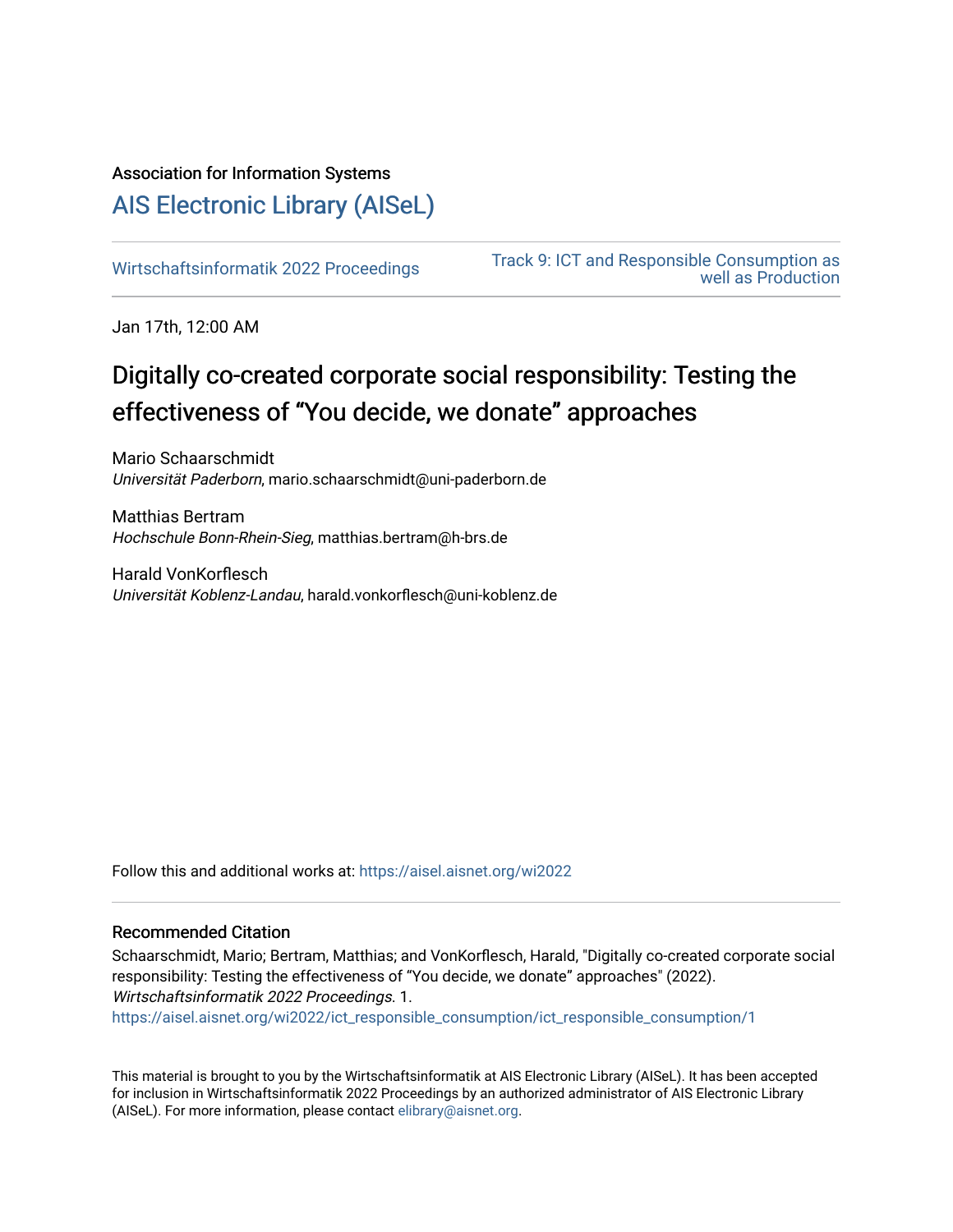## **Digitally co-created corporate social responsibility: Testing the effectiveness of "You decide, we donate" approaches**

Mario Schaarschmidt<sup>1</sup>, Matthias Bertram<sup>2</sup>, Harald von Korflesch<sup>3</sup>

<sup>1</sup> Paderborn University, Chair for Services and Technology, Paderborn, Germany mario.schaarschmidt@uni-paderborn.de

<sup>2</sup> Bonn-Rhein-Sieg University of Applied Sciences, St. Augustin, Germany [matthias.bertram@h-brs.de](mailto:matthias.bertram@h-brs.de)

<sup>3</sup> University of Koblenz-Landau, Institute for Management, Koblenz, Germany harald.vonkorflesch @uni-koblenz.de

**Abstract.** In a world with increasing consciousness of sustainable consumption, corporate social responsibility (CSR) continues to be a major factor in consumers' purchase-related decision making. Recently, companies have started initiatives to provide digitally co-created CSR, in which consumers can decide to which project, organization or foundation a company donates. Despite early research efforts, still, less is known about the effectiveness of such approaches in terms of customer loyalty and whether consumer characteristics impact the effectiveness. To this end, we conducted a scenario-based experiment with 241 participants, in which we manipulated different types of CSR activities, including a digitally co-created mode of corporate social responsibility that involves a "you decide, we donate approach". We confirm the effectiveness of digitally cocreated CSR and show that consumer innovativeness as a consumer characteristic has no moderating effect. We discuss implications for IS theory and practice as well as future research opportunities.

**Keywords:** Corporate social responsibility, digital co-creation, experiment

## **1 Introduction**

Academics and the business press alike attest an increase in corporate social responsibility (CSR) activities [1]. Companies engage in CSR because they want to be perceived as fair market actors, increase their reputation, and ultimately increase their attractiveness to customers, suppliers, and investors [2,3]. For some companies, it is also important to display high levels of CSR to be perceived favorably by their own employees [4]. Broadly, CSR refers to "a company's activities and status related to its perceived societal or stakeholder obligations" [5]. Examples of CSR activities cover a large spectrum and range from sponsoring local sport clubs over supporting social initiatives to being environmentally conscious. In the context of information systems, green IT approaches are also considered a form of CSR [6]. As CSR is of high strategic

<sup>17</sup>th International Conference on Wirtschaftsinformatik, February 2022, Nürnberg, Germany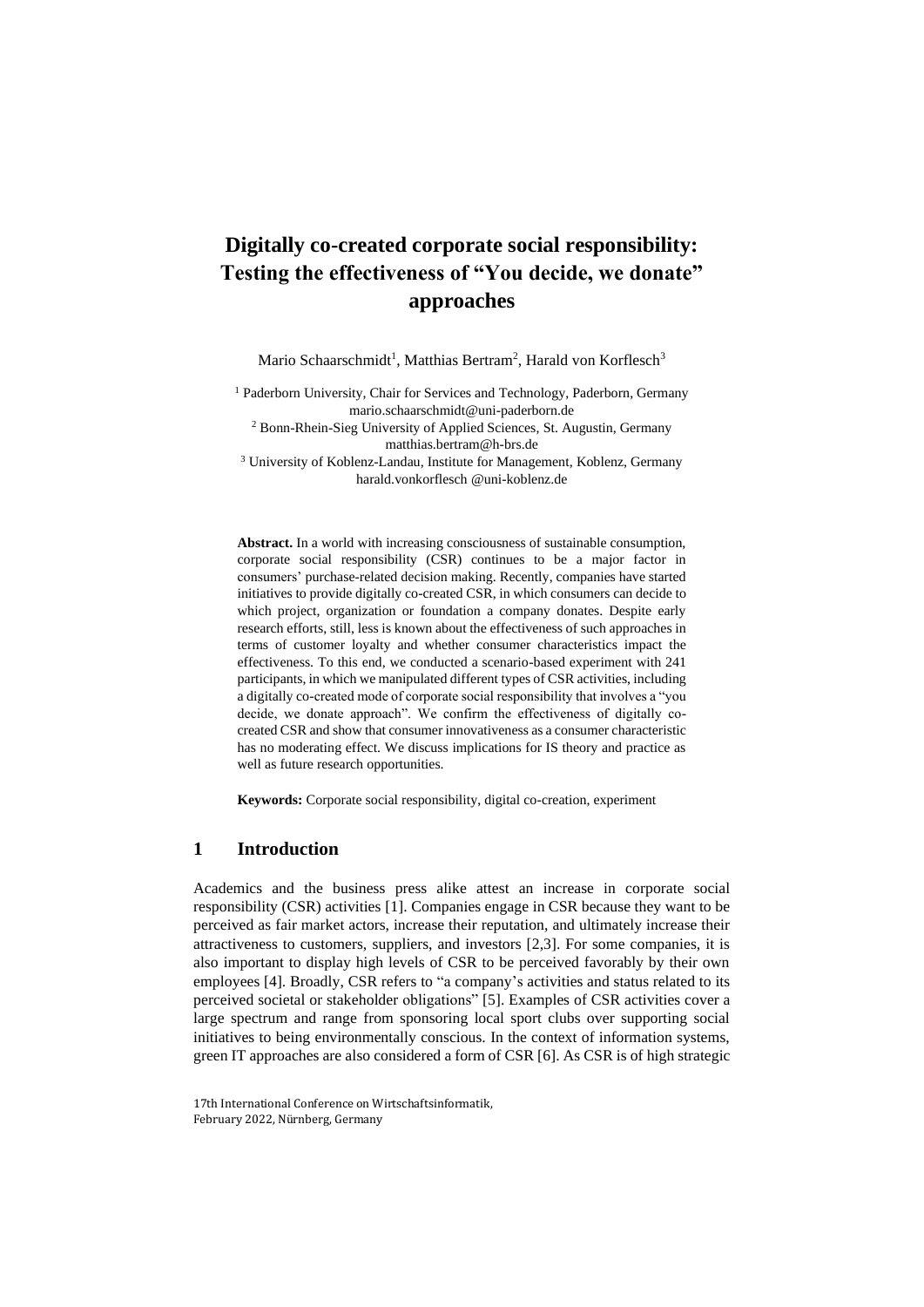importance to companies, they typically hold control over CSR activities and how they are communicated to the customer base. With the digitalization of customer-company interactions – with digitalization in the sense of the ways in which many domains of social life are restructured around digital communication and media infrastructures – possibilities for digital CSR have emerged [7]. However, although many brands use social media to leverage their CSR initiatives, they often fail to realize the full potential of digitally co-created CSR [8]. For example, Okazaki et al. [8] found that most companies communicate CSR activities in a unidirectional way, hence, inhibiting cocreation of CSR.

While CSR is still a top management issue, many firms see potential in involving customers in CSR decisions, predominantly to increase both bonds with customers and CSR effectiveness. This study focuses on co-creation of cause-related marketing campaigns (i.e., organizations provide a donation to a charitable project), in which *customers* (and not the company) decide to which charitable initiative the firm donates money in response to customer purchases  $[9]$  – a "you decide, we donate"-approach. Hence, in contrast to firm-controlled CSR initiatives, in which the firm decides where and how to engage, digitally co-created CSR enables customers to be an integral part of the CSR initiative by deciding where the firm's CSR engagement will take place.

While some early research points to the effectiveness of such approaches in terms of increased brand attachment and brand attitude [9], at least two voids still exist. First, the effectiveness of digitally co-created CSR has not been shown for more behavioral customer responses such as loyalty intentions. Second, so far, the influence of personality on the influence of "you decide, we donate-approaches" on downstream variables have been largely neglected. Thus, our research question is: "Does digitally co-created CSR affect customers' loyalty intentions?"

To this end, we use an experimental 3x1 between-subject design to test the effect of the use of an "you decide, we donate"-approach on customer loyalty intentions. Specifically, we compare situations without specific CSR activities with classical and digitally co-created CSR activities. In addition, we consider the role of consumer innovativeness as a moderator as consumers with higher levels of innovativeness tend to evaluate new CSR activities more favorably. Thus, this study makes at least three contributions. First, it introduces the concept of digitally co-created CSR to the IS literature. Second, the study adds customer loyalty intentions as a positive consequence of digitally co-created CSR. Finally, the results show that the positive effect of digitally co-created CSR is independent of consumers' level of innovativeness. The results prompt a discussion of implications for information systems theory and practice.

## **2 Theoretical background**

Corporate social responsibility as a concept has received considerable attention from marketing and business ethics researchers [10], and with the rise of social media, green IT, and other digital technologies also has attracted information systems research [4,11]. Since CSR "comprises all the varied societal practices of an organization to boost the congruence between the societal expectancy of an enterprise and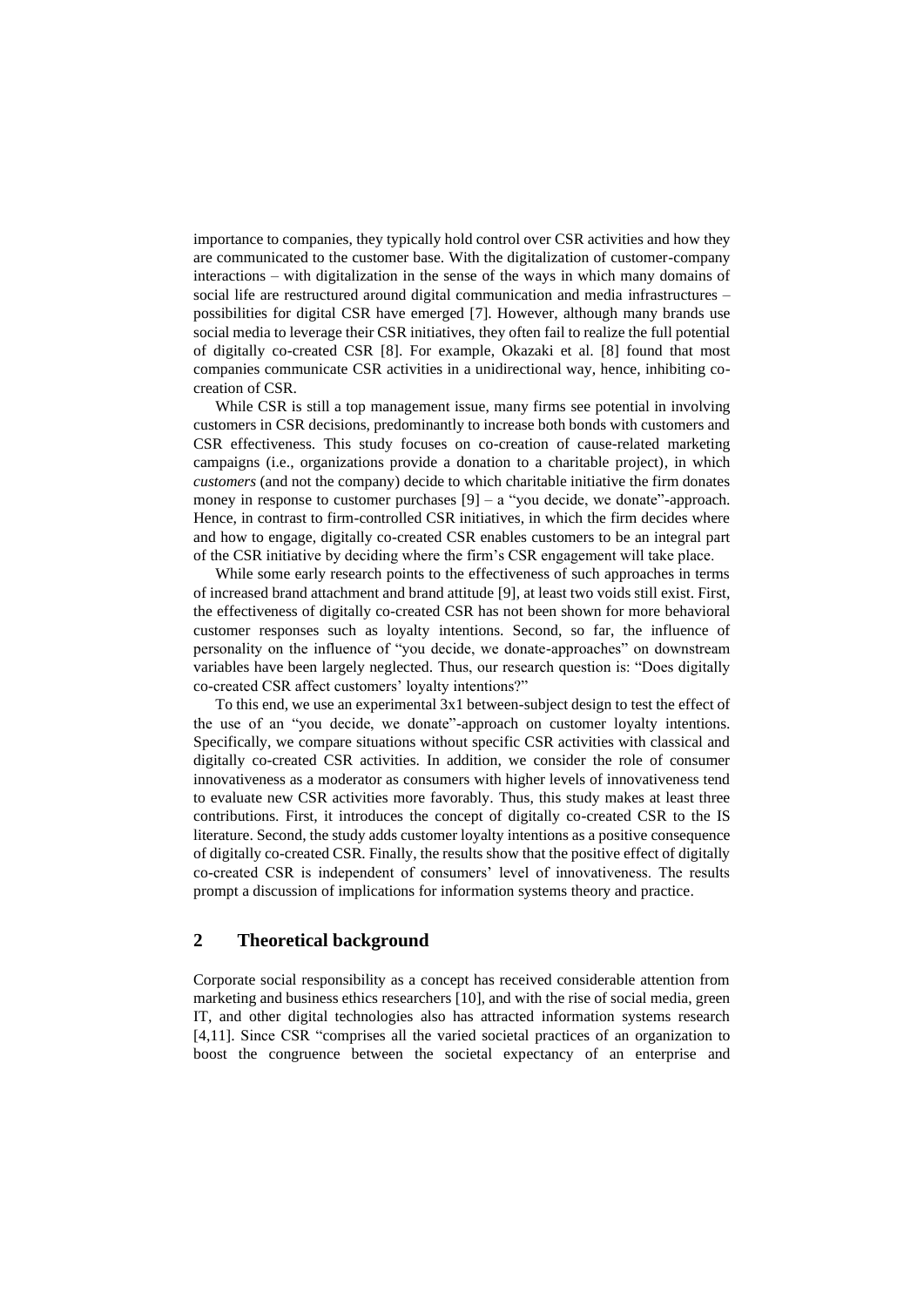stakeholders' behavior" [12], research on CSR also covers many areas. For example, Chao et al. [13] identified multiple sub-issues of CSR such as identification, heterogeneity, measurement, and interpretation. Despite the omnipresence of CSR in multiple disciplines, the literature remained quite silent on digitally co-created CSR. We will introduce some of the few exceptions found through a non-systematic literature search using key terms such as "digital CSR", "digital corporate social responsibility", digitally co-created CSR", and "co-created CSR". To the best of our knowledge, the following articles reflect the scant research field of digitally co-created CSR best.

Jiminez et al. [14] maintains that CSR has entered a digital design space, which creates a need to adapt certain codes of conduct to meet the characteristics of the online world. Grigore et al. [15] points to similar aspects and argue that especially responsibility in the use of digital technologies requires more than just legal compliance. Etter et al. [16] demonstrates that especially in a sharing economy, the role of (shared) CSR must be newly discussed. These articles provide some guidance on how to tackle upcoming issues in CSR created by increased digitalization. However, these articles provide no empirical evidence on the functioning of digital CSR approaches. Empirical evidence on digital CSR is just starting to evolve. Ma et al. [12] studied patients of four large hospitals in Pakistan and relate CSR engagement on social media and consumer-company-identification with electronic word-of-mouth. The results point to the fact that CSR communication on social media indeed influences downstream variables. Okazaki et al. [8] studied CSR-related digital communication on Twitter and found that the co-creation potential of social media has yet to be fully tapped. Finally, to the best of our knowledge, Kull & Heath [9] are the only ones to study digitally co-created CSR in relation to "You decide, we donate" approaches and found that when consumers have a choice, in which they – and not the brand – chose charitable initiatives the brand then donates to, customers form stronger brand attachment. We add to this research by investigating customer loyalty intentions as an outcome and by considering consumer traits. Table 1 provides a non-exhaustive list of papers related to digital CSR.

| <b>Authors</b>           | Main topic                               |
|--------------------------|------------------------------------------|
| Etter et al. 2019 [16]   | CSR in the sharing economy               |
| Grigore et al. 2017 [15] | Responsibility in the digital age        |
| Jiminez et al. 2021 [14] | Trust in third party and code of conduct |
| Kull & Heath 2016 [9]    | You decide, we donate                    |
| Ma et al. 2021 [12]      | CSR communication on social media        |
| Okazaki et al. 2020 [8]  | Digitally co-created CSR on Twitter      |

**Table 1.** Non-exhaustive list on articles related to digitally co-created CSR

## **3 Hypotheses**

Our hypotheses rest on two assumptions. First, customers value a brand's CSR activities in the form of positive word of mouth and/or loyalty [12,13] Second, when consumers have control over a brand's meaningful decisions, the consumer-brand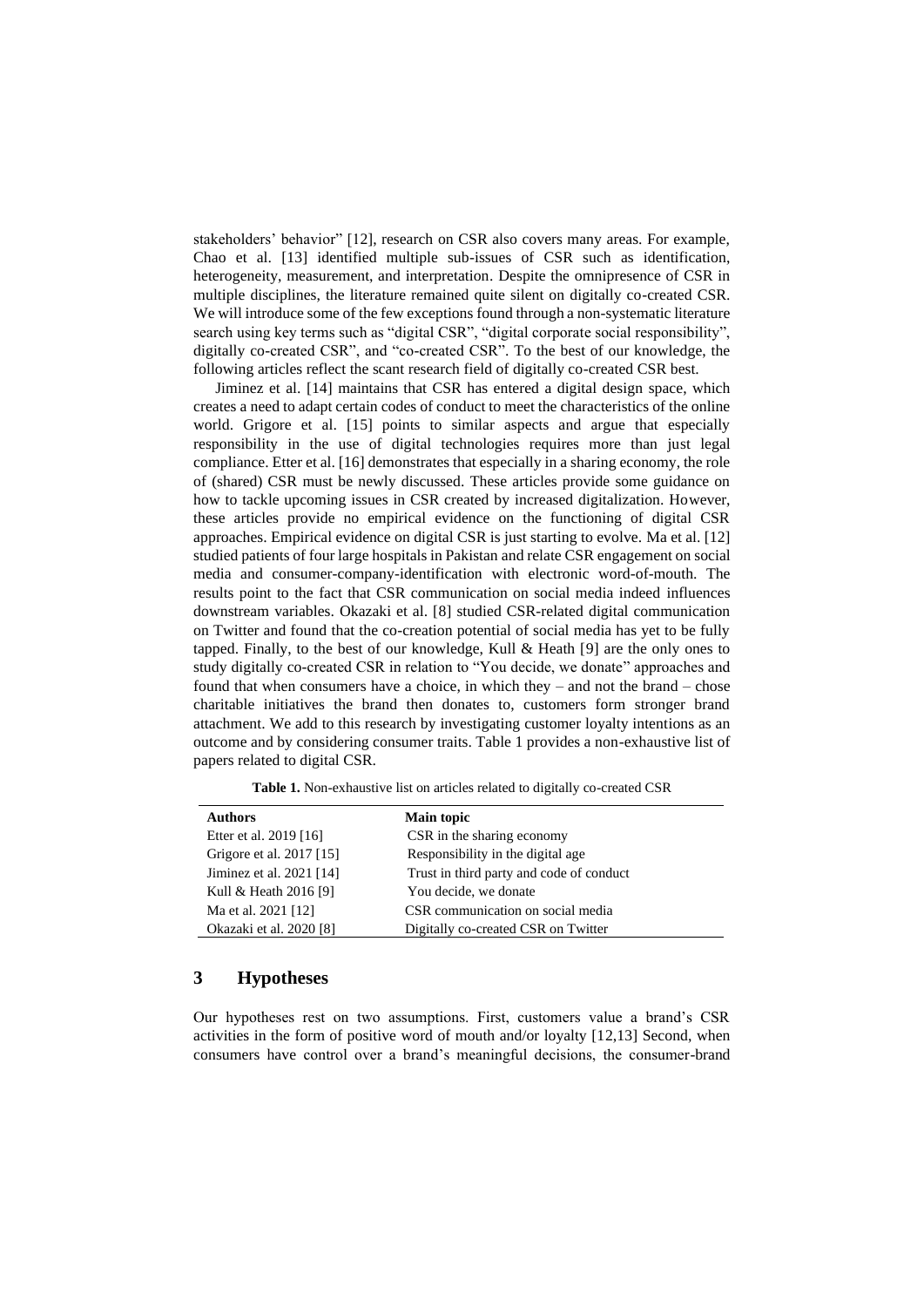relationship is strengthened [9]. To this end, we argue that when consumers are faced with situations in which a brand actively communicates CSR activities, they will respond with higher loyalty intentions compared to situations with no communicated CSR. Hence:

*H1: Consumers display higher loyalty intentions in situations where CSR is communicated compared to situations in which it is not communicated.*

When the level of CSR is further increased, consumers will value these initiatives with an increase in customer loyalty. Digitally co-created CSR, thus, is expected to provide higher rates of loyalty compared to conventional CSR approaches. However, it's not the digital aspect per se: Digital approaches enable customers to choose without any restrictions, where the brand should spend CSR resources. These "You decide, we donate"-approaches equip the consumer with a decision power - especially when there is unrestricted choice -which increased bonds with the respective brand [17]. Thus, in line with previous research [9], we reason that freedom in decision taking that is core to digitally co-created CSR will result in higher levels of loyalty intentions.

*H2: Compared to situations with classical CSR approached, consumers will display higher levels of loyalty intentions in situations with co-created digital CSR.*

Consumer characteristics such as their demographic structure (e.g., age, gender, educational background) or personality, are prone to influence how digital CSR initiatives are perceived. Hence, such characteristics potentially moderate the effect of digital CSR initiatives on downstream variables. In this study, we focus on consumer innovativeness as a consumer characteristic for two reasons. First, as digital CSR is still a rather new phenomenon, perceptions may be contingent on consumers' general attitude towards newness. Consumers with high levels of consumer innovativeness are among the first to try and buy new offerings and have generally a positive attitude towards newness [18,19]. Second, consumer innovativeness is a rather actionable variable as it can be measured with proxies such as turnover with newly introduced products and services. Thus, customers with high consumer innovativeness can be identified relatively easy. Other personality traits such as the big five are more difficult to capture in practice, for example, with appropriate survey instruments [20].

There is still some ambiguity surrounding the concept of consumer innovativeness. While some authors consider consumer innovativeness as the early purchase of a newly introduced product, others are less strict and equal consumer innovativeness to being attracted by new offers [21]. Similarly, authors distinguish actualized from innate innovativeness [20]. In this study, we consider consumer innovativeness as innate and thus treat it as a specific customer trait. We reason that consumers with a high innate innovativeness already expect digital types of CSR and are hence less impressed by such initiatives. We therefore reason that the effect of increasing CSR levels (from none to digitally co-created) is larger for consumers with low levels of consumer innovativeness.

*H3. Consumer innovativeness moderates the effect of CSR intensity (from none to digitally co-created) on loyalty intentions such that the effect is weaker for consumers with high innate innovativeness.*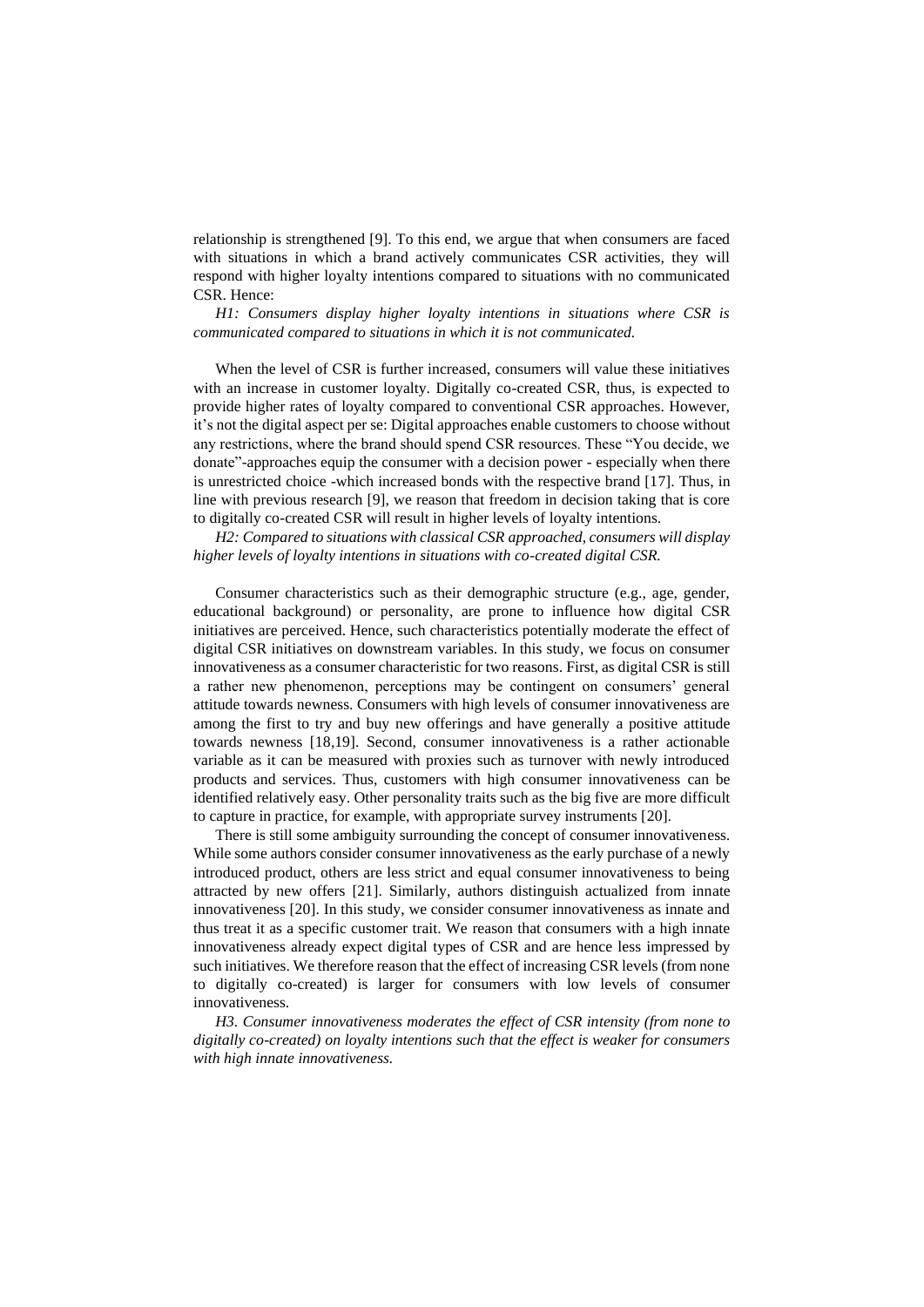## **4 Method**

#### **4.1 Procedure and measures**

To test the hypotheses, we developed an experimental research design with a betweensubject setup. In these types of setups, a single participant is only exposed to one experimental condition to avoid order effects. In our design, we used fictitious scenarios that serve as experimental conditions. Such scenarios are often applied in marketing and information systems research [22,23].

We decided to embed all scenarios in a realistic context. To this end, we chose a brand that is well known in the geographic area of participants, which is Germany in our case. Choosing a concrete brand – in contrast to using fictitious companies – has several advantages, but also disadvantages. As a disadvantage, one must control for brand-related aspects that could confound results such as experience with the brand [33]. On the pro-side, the scenario becomes more realistic for participants. Thus, we chose REWE, a German supermarket chain REWE as our case example. REWE is active in all parts of the country. Its 3,600 stores make it the second largest supermarket chain in Germany. With 140,000 employees and 23.8 Bn revenue, REWE is well known and very present in media.

In developing the scenarios, we partnered with a company that offers a platformbased system to digitally co-create CSR. Company representatives explained their business and suggested scenarios, which were later slightly adapted. For the scenarios, we chose three different types (or levels, as we assume a rank order) of CSR as our experimental design. Group 1 depicts the baseline group without specific CSR activities. Group 2 reports a rather conventional CSR activity. Lastly, group 3 describes a scenario with a digitally co-created CSR approach involving the "You decide, we donate"-option. After respondents had finished the survey, we highlighted that the respective scenarios were fictitious and do not mirror REWE's actual CSR activities (Debriefing). Table 2 displays the three different scenarios.

We used established measures for our constructs of interest where possible and used five-point-Likert scale (1 = 'fully disagree' to  $5$  = 'fully agree') throughout. To assess our dependent variable, loyalty intentions, we used three items adapted from Sirohi et al. [24]. Items read: "The likelihood of purchasing at REWE is high", "The likelihood of purchasing items at REWE in the next 6 months is high", "The likelihood of recommending REWE is high". We measured consumer innovativeness, our moderator with three items from Ailawadi et al. [25]. A sample item reads: "I am typically among the first who buy a new product". We also measured customer orientation as a multiitem control based on three items from Walsh et al. [26]. A sample item reads: "As a customer of REWE you get treated well". As additional controls, we assessed age (in years), gender (1= female, 0=other), income (interval), social attitude (single-item measure, "I am a socially minded person") and attitude of helping others (measured with three items from [27]). The inclusion of these controls was backed by several considerations. First, loyalty intentions could be influenced by demographical aspects such as gender or age. Second, consumers with high income levels are – ceteris paribus – less likely to switch because they might search for cost-effective alternative to a lesser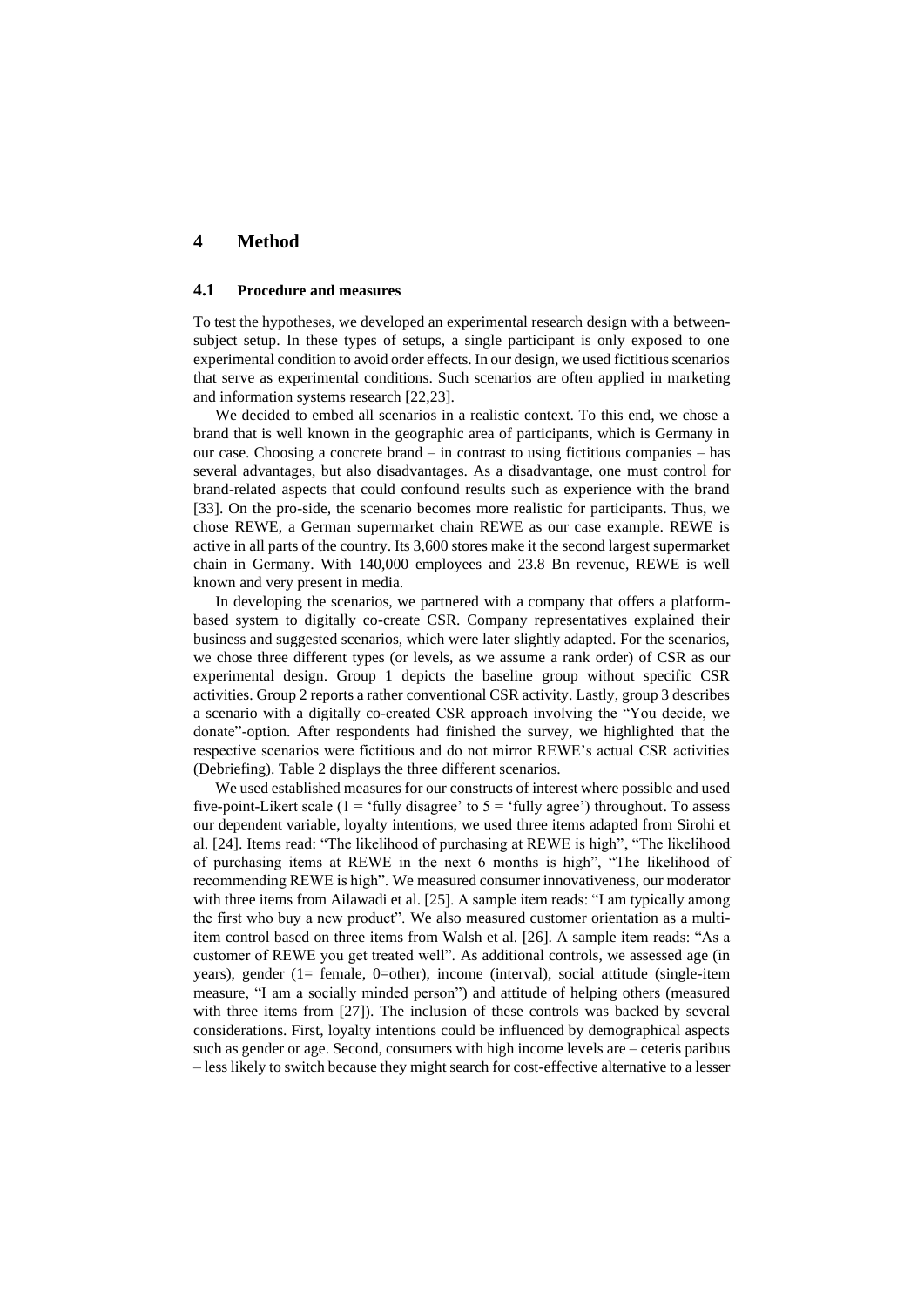extent than consumers with low budgets. Third, consumers with a social attitude might display higher concerns for CSR activities. Finally, consumers with an attitude of helping others might evaluate CSR activities different from consumers with low attitudes of helping others.

|  | Table 2. Experimental stimuli (3x1 factorial design) |  |  |  |
|--|------------------------------------------------------|--|--|--|
|--|------------------------------------------------------|--|--|--|

| Baseline scenario                                                                                |                                                                  |  |  |  |
|--------------------------------------------------------------------------------------------------|------------------------------------------------------------------|--|--|--|
| REWE is a large supermarket chain that sells both offline and online with opportunities to ship  |                                                                  |  |  |  |
| purchases to customers' homes. REWE is also concerned with activities that broadly fall into     |                                                                  |  |  |  |
| the category of corporate social responsibility (CSR). You search the web and find the following |                                                                  |  |  |  |
| about REWE. Please put yourself in the following situation when answering the questions.         |                                                                  |  |  |  |
| <i><b>Stimulus</b></i>                                                                           | <i>Variants</i>                                                  |  |  |  |
| Group 1                                                                                          | You search the Web for information regarding REWE's CSR          |  |  |  |
| No digital CSR / control                                                                         | activities and you do not find any CSR-related activities.       |  |  |  |
| Group 2                                                                                          | You search the web and find that REWE donates 1% of each         |  |  |  |
| <b>Digital CSR</b>                                                                               | online shopping to specific sustainability initiatives.          |  |  |  |
| Group 3                                                                                          | You search the web and find that REWE provides online            |  |  |  |
| Digitally co-created CSR                                                                         | customer social coins worth 1% of the shopping to be spend       |  |  |  |
| ["You decide, we donate"]                                                                        | to sustainability initiatives of your choice $-$ (as long as the |  |  |  |
|                                                                                                  | initiative partners with REWE). Examples of past initiatives     |  |  |  |
|                                                                                                  | range from supporting local kindergartens to supporting          |  |  |  |
|                                                                                                  | UNICEF.                                                          |  |  |  |

#### **4.2 Pretest**

Before we turn to the results of the main experiment, we provide results of our pretest. We used Amazaon Mechanical Turks (MTurk) to pretest the experimental design. MTurk is an online marketplace that matches task providers and task seekers and that has been proven a viable platform for attracting study participants, who self-select surveys and receive monetary compensation for their participation [28,29]. As the majority of MTurk workers are based in English-speaking countries, we 1) chose an US-based context (Walmart) and 2) asked for US residents only. We also required participants to have a HIT approval rate of more than 95% on more than 1000 HITs because higher approval rates signal higher worker reputation. With this approach, we recruited 110 participants (55.5% female,  $M_{\text{age}} = 35.15$ , SD = 11.7).

The goal of this pretest was to assess the experimental conditions' distinctiveness. As a distinguishing factor we chose the CSR type innovativeness, measured on a fivepoint-Likert scale ranging from  $1 =$  "fully agree" to  $5 =$  "fully disagree". An analysis of variance (ANOVA) revealed significant differences between experimental conditions ( $F = 4.828$ ,  $p < .01$ ). Scenario 1, without specific CSR activities, had a mean of 3.50 (SD = 1.06). Scenario 2 had a mean of 3.16 (SD = 1.15). Scenario 3 with the digitally co-created CSR had a mean of  $2.84$  (SD = 0.90), indicating the highest level of innovativeness. We also provided the three experimental conditions to three academic colleagues, who confirmed realism of these conditions. Thus, we consider the experimental conditions to be suitable for the main study.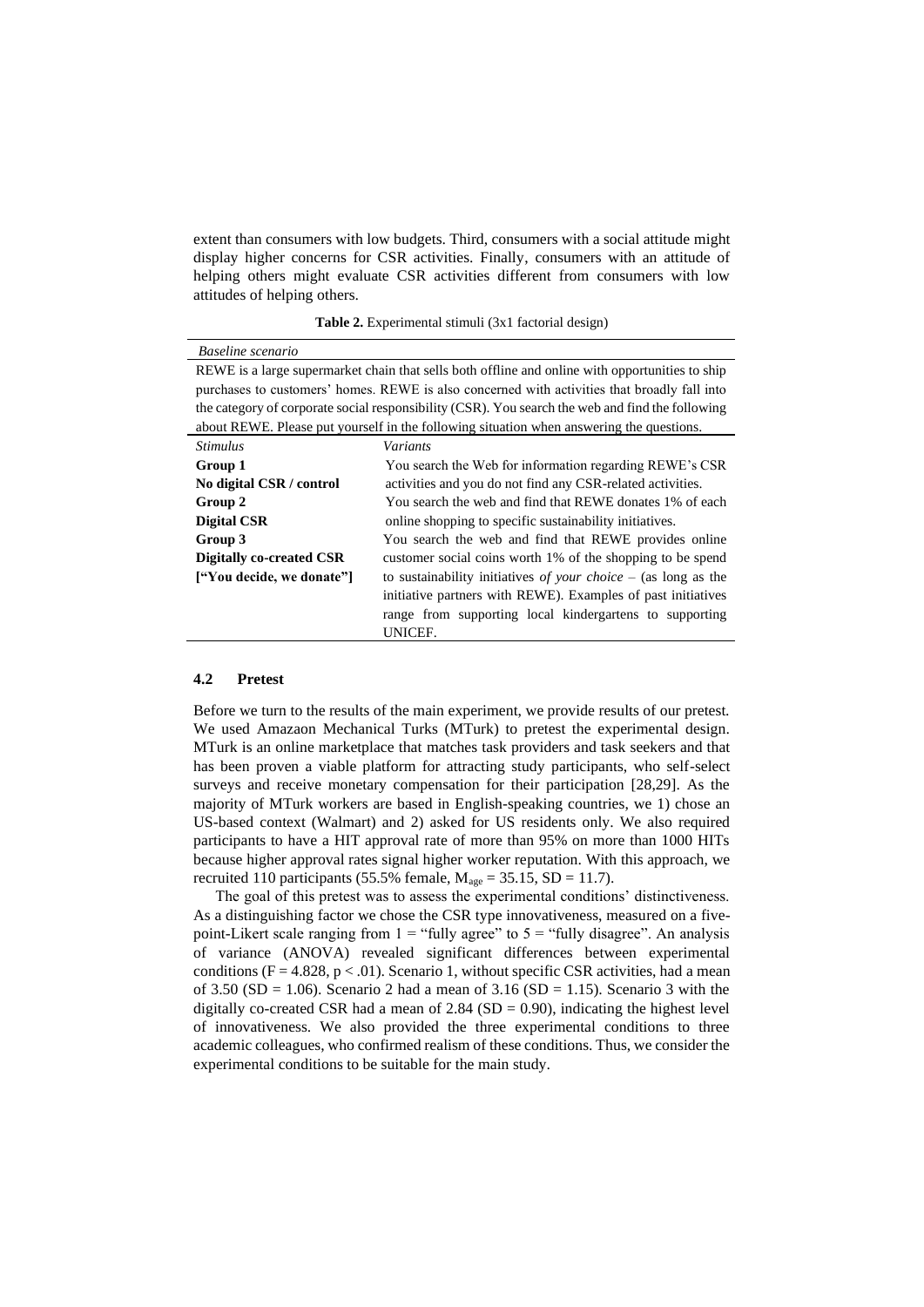#### **4.3 Main study**

For the main study, we recruited participants via a snowball technique to reduce potential biases from having paid respondents. With the help of student assistants, we spread the link to an online survey across students' networks on Facebook and Twitter. No specific compensation was offered. The link was opened by 410 individuals, of which 241 finished the survey for a completion rate of 58.8%. We had included an attention check (i.e., please provide the sum of 4+4), which all participants successfully passed. All participants further indicated to have at least bought once at REWE. They also report considerable experience with the company  $(M = 1.10, SD = 0.31$ ; five-point-Likert scale from  $1 = 'strong experience with REWE'$  to  $5 = 'almost no experience with$ REWE'). Table 3 provides more information regarding respondent demographics. In terms of the distribution of gender, the sample comes quite close to typical grocery shopping groups.<sup>1</sup>

Prior to the specific scenario description (see Table 2), we asked about customers' loyalty towards REWE, and other REWE-related questions (e.g. being a customer or not, etc.). We also assessed our moderator, consumer innovativeness, before the scenario description. After respondents had seen the scenario, we asked for their loyalty towards REWE again and also asked for demographic variables, which should not have been influenced by the stimulus (i.e., age, gender, income). Of the 241 respondents that depict the final sample, 80 answered in relation to scenario 1 (Group 1), 80 answered in relation to scenario 2 (Group 2), and 81 answered in relation to scenario 3 (Group 3). Thus, the three experimental groups are very balanced in terms of participants and each cell is large enough to conduct meaningful statistical analyses.

## **5 Results**

#### **5.1 Measurement assessment**

We started our analysis with a confirmatory factor analysis to assess the quality of our measurement. To this end, we included all our multi-item measure and ran a model with a maximum-likelihood estimator in AMOS 26. We included three items for loyalty (measured after the stimulus), three items for consumer innovativeness, three items for customer orientation, three items for attitude towards helping others and one item for social attitude. The resulting model fits the underlying data quite well as indicated by the following quality criteria:  $\gamma/2/df = 2.31$ , CFI = .94, TLI = .92, RMSEA = .088 [90%] CI: .068; .107]. Moreover, all items loaded significantly on the respective construct. In terms of reliability, Cronbach's α exceeds the recommended threshold of .7 for all our constructs of interest. Loyalty (measured after the stimulus) has an  $\alpha$  of .87, customer orientation of .89, consumer innovativeness of .81 and attitude towards helping others has a  $\alpha$  of .70. Average variance extracted (AVE) for each construct exceeds the

<sup>1</sup> Statista (2021): https://de.statista.com/statistik/daten/studie/294367/umfrage/umfrage-indeutschland-zum-geschlecht-der-kunden-von-edeka/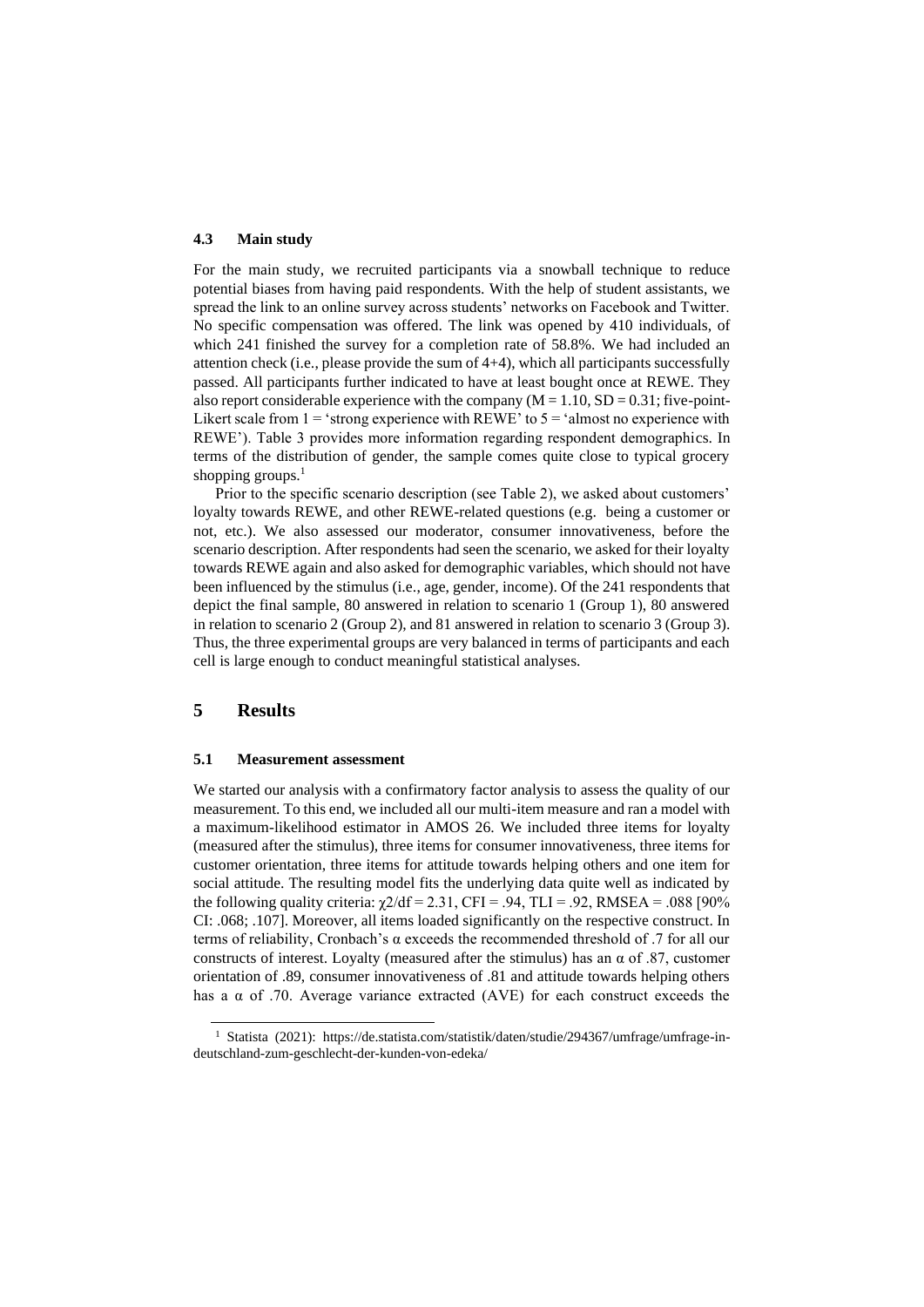threshold of 50 – except for the control variable attitude towards helping others (AVE = .48). We also assessed discriminant validity. The square root of each AVE exceeds any correlation with another construct. Also, values for HTMT are well below the conservative threshold of .85. In sum, these tests indicate that the data is prone to be used in subsequent analyses.

|            | <b>Number</b> | <b>Percent</b> |                      | <b>Number</b> | Percent |
|------------|---------------|----------------|----------------------|---------------|---------|
| Gender     |               |                | <b>Income</b>        |               |         |
| Female     | 114           | 47.3           | $< 1,000$ Euro/month | 59            | 24.5    |
| Male       | 127           | 52.7           | $1.001 - 1.500$      | 24            | 10.0    |
| Inter      | $\Omega$      | 0.0            | $1,501 - 2,000$      | 31            | 12.9    |
| Sum        | 241           | 100            | $2.001 - 2.500$      | 39            | 16.2    |
|            |               |                | > 2,500              | 60            | 24.9    |
| Age cohort |               |                | Sum                  | 241           | 100     |
| $<$ 21     | 16            | 6.7            |                      |               |         |
| $21 - 25$  | 50            | 20.7           | <b>Education</b>     |               |         |
| $26 - 30$  | 61            | 25.3           | Highschool           | 37            | 15.4    |
| $31 - 35$  | 43            | 17.8           | Apprenticeship<br>40 |               | 16.6    |
| $36-40$    | 19            | 7.9            | Baccalaureate<br>69  |               | 28.6    |
| $41 - 50$  | 25            | 10.4           | Bachelor/Master      | 95            | 39.4    |
| 51-60      | 21            | 8.7            | Sum                  | 241           | 100     |
| >60        | 6             | 2.5            |                      |               |         |
| Sum        | 241           | 100            |                      |               |         |

**Table 3.** Sample

Although experimental studies are less affected by artificially high correlations between predictor and response variable (a phenomenon known as common method variance, CMV), we used pre- and post-survey methods to limit the threat of CMV [30]. First, in designing the questionnaire, we aimed to use different scale anchors for different constructs of interest. Second, we ensured anonymity, which typically reduced social desirability. To quantify the amount of CMV in our data, we used two methods. First, we applied Harmon's single factor approach, for which conducted an exploratory factor analysis without rotation where all items had to load on the same factor. When a large proportion of variance (typically above 50%) is explained by the single factor, CMV is said to be present [31]. For this analysis, we took all items that were measured with the same scale anchors (i.e., we did not include age, gender, education, and income). Specifically, we used items for loyalty (3), attitude towards helping others (3), consumer innovativeness (3), customer orientation (3), and social attitude (1). A single factor with these 13 items explains 27.4% of the variance, which is well below critical thresholds. Second, we applied the unmeasured latent factor method and compared a model, where all indicators load on their respective construct with a model where they additionally also load on an unmeasured common latent factor. CMV would be present, when factor loadings would change significantly between these two models. As no factor loading changed more than .10, we consider CMV to not loom large in our study [31].

We tested our manipulation of CSR types with two questions, one for CSR magnitude and one for CSR innovativeness. Question 1 reads: "As how extensive have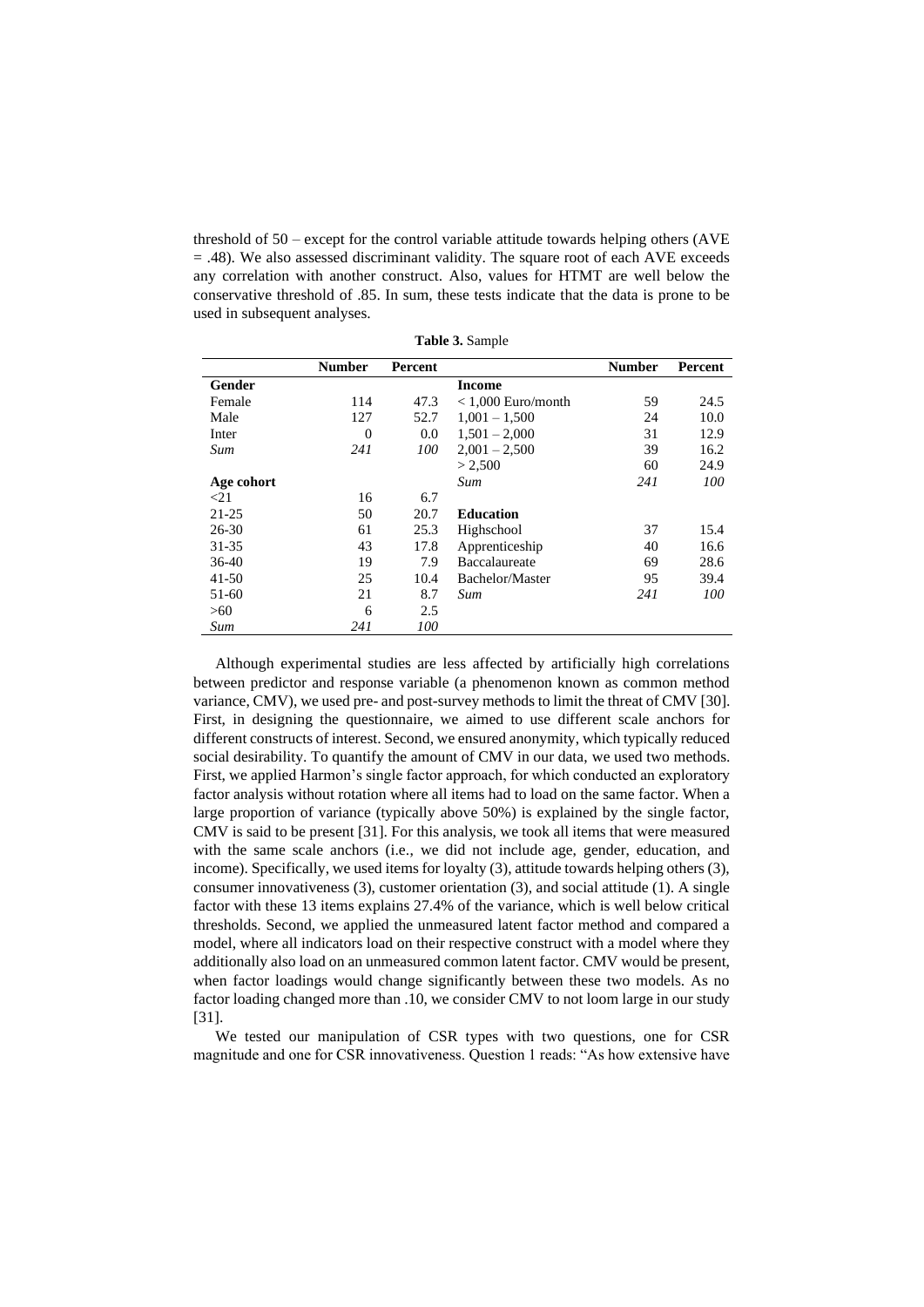you perceived the CSR initiatives?". Scale anchors were 1= 'very extensive' and 5='not extensive at all'. Similarly, question 2 reads: "How innovative did you perceive the CSR initiative?" Scale anchors were  $1 =$ 'very innovative' and  $5 =$ 'not innovative at all'. Concerning the magnitude of the CSR initiative, significant differences exist between experimental groups ( $M_{Group1} = 3.81$ , SD = 1.15;  $M_{Group2} = 3.01$ , SD = 1.08;  $M_{Group3} =$ 2.43, SD = .98; F (2,238) = 33.439 p < .001). We also found significant differences for the factor innovativeness of CSR initiative ( $M_{Group1} = 3.84$ , SD = 1.16;  $M_{Group2} = 3.03$ ,  $SD = 1.04$ ;  $M_{Group3} = 2.41$ ,  $SD = 1.01$ ;  $F(2,238) = 35.899$ ,  $p < .001$ ). Given these results, we consider our experimental manipulation successful.

#### **5.2 Hypotheses testing**

A prerequisite for testing group differences, the groups must not differ in important demographics such as age or gender. If one cell would feature predominantly older respondents while a second would feature primarily younger respondents, differences in the dependent variable could be a consequence of group composition rather than experimental manipulations. To this end, we conducted three ANOVAs for age, gender, and income. No significant differences were observed. In particular, neither age  $(M_{Group1} = 32.45, SD = 9.99; M_{Group2} = 34.05, SD = 12.38; M_{Group3} = 32.54, SD = 12.05;$  $F (2,238) = .487, p = .615$ , nor gender (M<sub>Group1</sub> = 1.44, SD = .49; M<sub>Group2</sub> = 1.48, SD = .50;  $M_{Group3} = 1.51$ ,  $SD = .50$ ;  $F (2,238) = .378$ ,  $p = .686$ ) or income ( $M_{Group1} = 3.60$ ,  $SD$  $= 1.81$ ;  $M_{Group2} = 3.55$ ,  $SD = 1.73$ ;  $MGroup3 = 3.11$ ,  $SD = 1.73$ ;  $F (2,238) = 1.885$ ,  $p =$ .154) differed between the three experimental groups. We also assessed loyalty (with a five-point scale;  $\alpha = .81$ ), our dependent variable, and experience with REWE prior to the experimental stimulus. The results of an ANOVA indicate that no difference exist in loyalty intentions to REWE ( $M_{Group1} = 1.95$ , SD = .81;  $M_{Group2} = 1.92$ , SD = .87;  $M_{\text{Group3}} = 1.72$ , SD = .70; F (2,238) = 1.915, p = .150), and experience with REWE  $(M_{Group1} = 1.11, SD = .48; M_{Group2} = 1.08, SD = .38; M_{Group3} = 1.10, SD = .30; F (2,238)$  $= .187$ ,  $p = .830$ ) prior to the stimulus. Hence, the data is prone to be tested in relation to the outcome variable.

**Table 4.** Helmert coding

| Group | V <sub>1</sub><br>28 L       | $\mathbf{v}$<br>^∸ |
|-------|------------------------------|--------------------|
|       | $-.667$                      | .000               |
|       | 222<br>                      | $-.500$            |
|       | $\overline{\phantom{a}}$<br> | .500               |

For testing hypotheses, we used ordinary least square regressions using the SPSS macro PROCESS (version 3.5.2, model 1) and Helmert coding [32]. Helmert coding is an advanced technique that goes beyond the typical approach with dummy-coded variables for different experimental conditions. Helmert coding contrasts the first group against the mean of the second and third group, followed by contrasting the second against the mean of the third group. In addition, it uses different weights compared to the dummy-code approach (Table 4). Model 1 in Table 5 displays the results of OLS regressions for loyalty intentions (measured after the stimulus) without the moderator,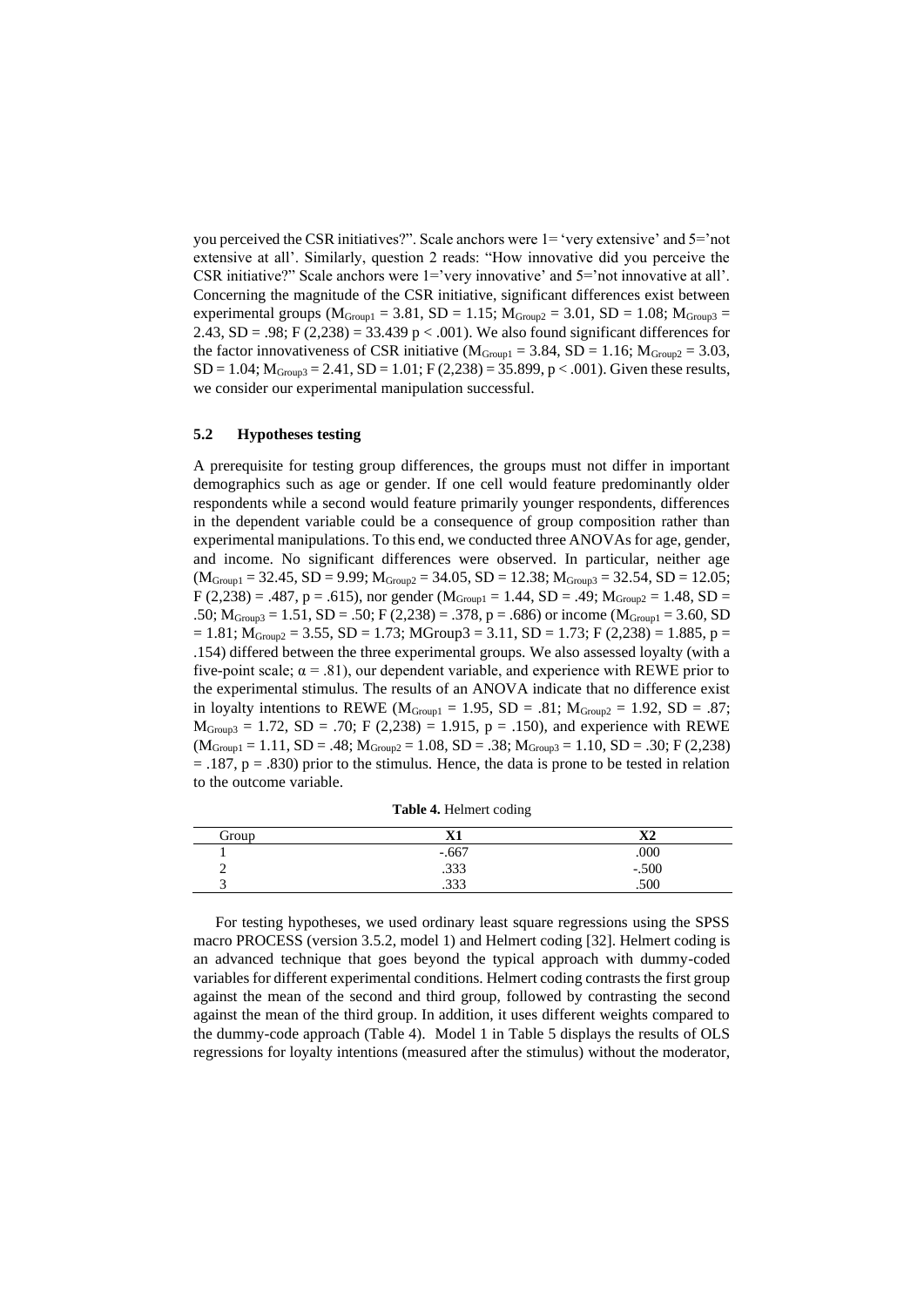while model 2 provides results with the moderator consumer innovativeness. Model 3 reports regression results for change in loyalty intentions (i.e., intentions after stimulus minus intentions before stimulus).

|                         | <b>Model 1</b>    | <b>Model 2</b>  | <b>Model 3</b>   |
|-------------------------|-------------------|-----------------|------------------|
|                         | Loyalty           | Loyalty         | $\Delta$ Loyalty |
|                         | intentions $(T2)$ | intentions (T2) | intentions       |
| Independent variable    |                   |                 |                  |
| $CSR$ type $(X1)$       | $.66(.11)$ ***    | $.66(.12)$ ***  | $.57(.09)$ ***   |
| $CSR$ type $(X2)$       | $.32(.13)*$       | $.32(.13)*$     | .10(.10)         |
| Interaction             |                   |                 |                  |
| Consumer innovativeness |                   | .04(0.05)       | $-0.01(0.04)$    |
| $X1 \times CI$          |                   | .06(.11)        | .01(.08)         |
| $X2 \times CI$          |                   | $-.06(.15)$     | $-.00(.11)$      |
| Controls                |                   |                 |                  |
| Age                     | $-.01(.00)*$      | $-.01(.00)*$    | $-0.00(0.00)$    |
| Gender                  | $-16(0.11)$       | $-16(0.11)$     | $-.21(.08)*$     |
| Income                  | .04(.04)          | .04(.04)        | .01(.03)         |
| Customer orientation    | $.34(.05)$ ***    | $.34(.05)$ ***  | $.12(.04)$ **    |
| Social attitude         | .08(.08)          | .07(.08)        | $-.03(.06)$      |
| Helping others          | .02(.09)          | .02(.11)        | $-.08(.09)$      |
| $R^2$                   | .29               | .29             | .21              |
| N                       | 241               | 241             | 241              |

**Table 5.** Regression analysis

*Notes:* \*\*\*  $p < .001$ , \*\*  $p < .01$ , \*  $p < .05$ ; Helmert coding contrasts group 1 against the mean *of groups 2 and 3 (X1), followed by a contrasting of groups 2 and 3 (X2).*

As can be seen in all models, income, social attitude, and attitude towards helping others have no significant influence on loyalty intentions. Customer orientation and age have significant influences on loyalty intentions in models 1 and 2, although the influence of age is marginal. In model 3, customer orientation again as a positive effect on loyalty intentions while gender as a negative one (i.e., female customers display a lower change in loyalty intentions).

Concerning the actual hypotheses, model 1 shows that when group 1 (no CSR) is contrasted against the combined groups of 2 (CSR) and 3 (digitally co-created CSR), the effect on loyalty intentions is significant. This implies that the mean for groups 2 and 3 deviates significantly from the mean for group 1 ( $b = .66$ ,  $p < .001$ ). Similarly, when group 2 is contrasted against group 3, the effect is significant ( $b = .32$ ,  $p < .05$ ). These effects are stable across models 1 and 2. Thus, we find first evidence in support of H1 and H2. As we had used a real brand in our experiment, customer experiences with this brand could bias results. Therefore, we also regressed our independent variables on the change in loyalty intentions, calculated as the difference between loyalty intentions after the experimental stimulus and preexisting loyalty intentions. Again, Helmert coding was applied. The results confirm the gist of H1 ( $b = .57$ ,  $p <$ .001), but the difference between group 2 and 3 is insignificant ( $b = .10$ ,  $p > .05$ ).

To further investigate the effect of different CSR types on loyalty intentions, we conducted an ANOVA. Here, we find that while the difference between group 1 and group 2, and the difference between group 1 and group 3 are significant, the difference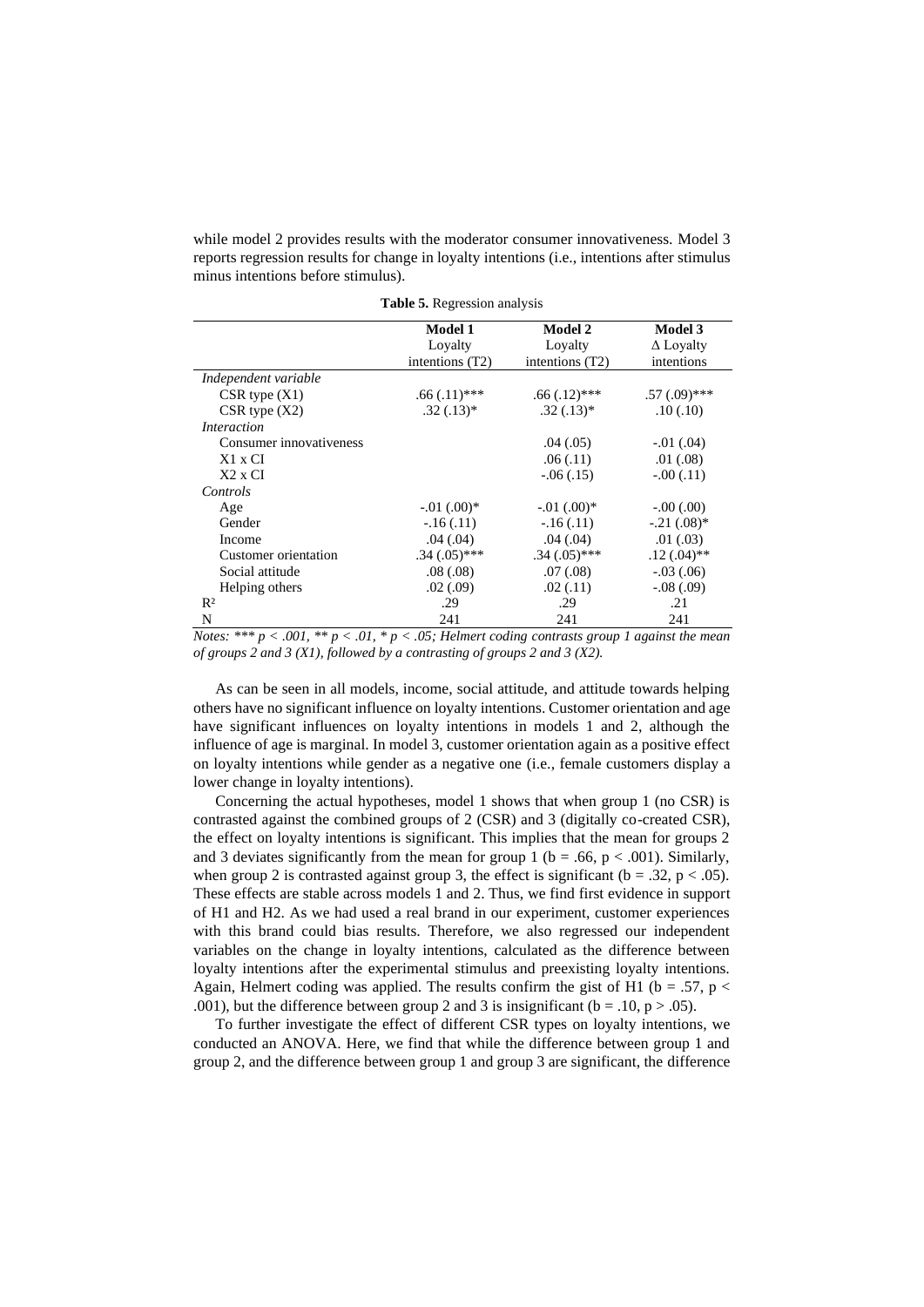between group 2 and 3 is not significant (Figure 1). This result details that H2 is not supported statistically, although the effect is in the "right" direction and suggested by Helmert coding.



**Figure 1.** Mean comparison, DV: loyalty intention.

Lastly, we find no moderating effect of consumer innovativeness; neither for a moderation of the contrast of group 3 against 1 and 2, nor for the contrast of group 2 against group 1. We therefore must reject H3. In sum, we find evidence for the fact that more CSR is "better" in terms of loyalty than no CSR, and that digitally co-created CSR is "better" than the combined groups of no and standard CSR. However, the increase in loyalty from group 2 to group 3 is not statistically significant for the ANOVA. We also did not find a significant moderation effect. We will discuss the results in the following.

#### **6 Discussion**

The goal of this research was to test the effectiveness of digitally co-created CSR in the form of a "you decide, we donate" approach. The findings show that differences exist between different types of CSR – with digitally co-created CSR leading to highest loyalty levels –, but that these differences are not as prevalent as assumed. The results remain stable when we use *change* in loyalty intentions as our dependent variable. Moreover, we find that consumer innovativeness as one consumer trait has neither a direct nor a moderating effect. We next discuss the contribution of our research, provide implications for management, and illustrate opportunities for future research.

#### **6.1 Contributions to the literature and implications for management**

The importance of CSR for business and society has grown [1,2]. However, digital CSR is just about to emerge and co-created CSR, where customers are involved in CSR activities, have seldom been in the focus of information systems research. In addition, the scarce previous research has focused on brand attachment as an outcome of digitally co-created CSR in the form of "You decide, we donate"-approaches [9]. We instead used loyalty intentions as an alternative outcome and show that while differences between CSR exist in terms of loyalty, the differences are not as strong as previously discussed. We further find that consumer innovativeness as a personal characteristic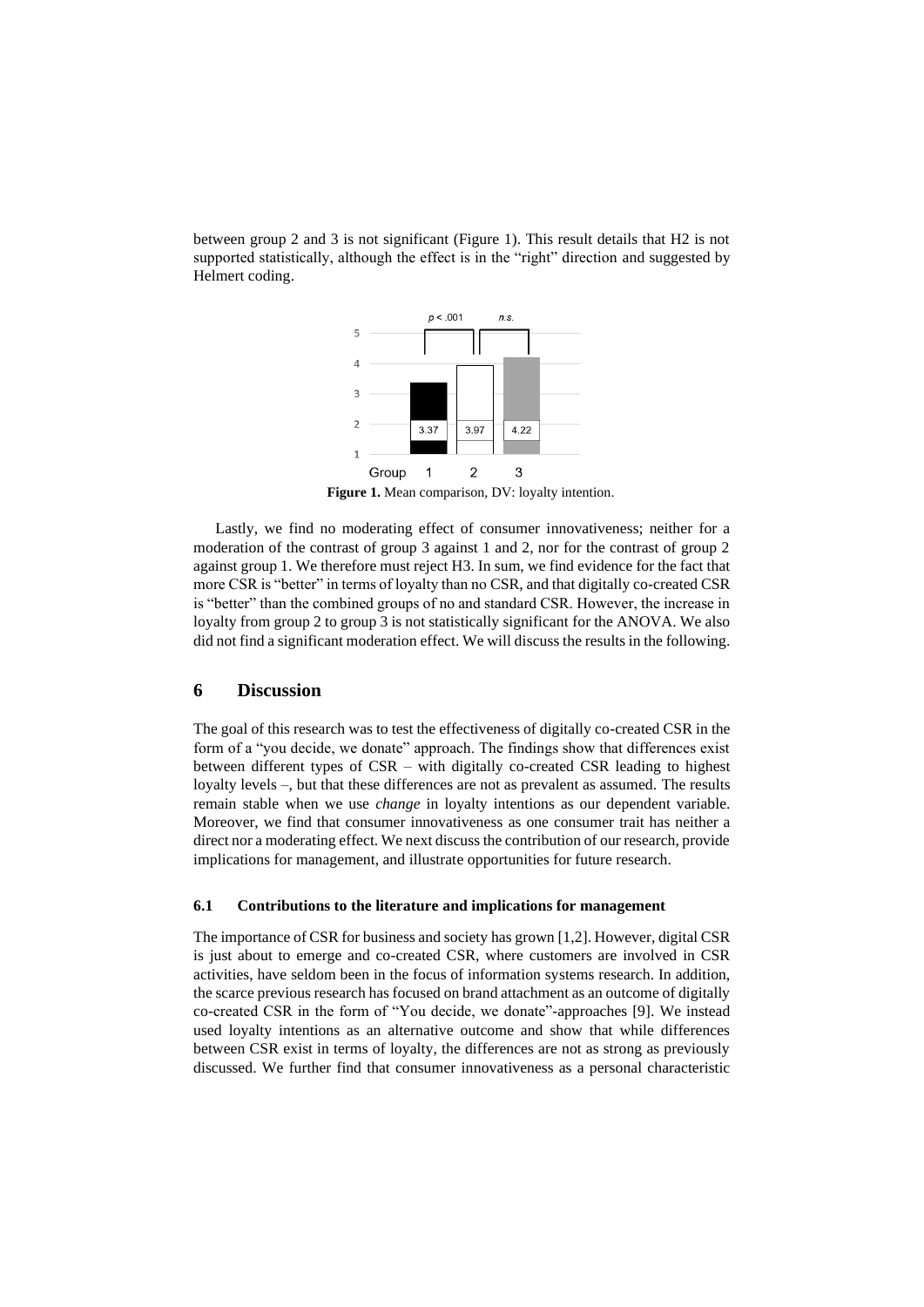has no moderating effect. This is surprising as digitally co-created CSR can be considered an innovative approach. Together, the results lend support for the effectiveness of "You decide, we donate" approaches when compared to no CSR engagement but question the relative effectiveness of it compared to classical CSR approaches.

Companies have started to digitalize their CSR efforts, but only few have unfolded the full potential of digitally co-created CSR [8]. Most companies still use CSR-related communication in social media (e.g., Facebook, Twitter, Instagram), but fail to actually *cocreate* CSR with their customers. Especially "You decide, we donate" approaches enable consumers to bond with the brand and simultaneously increase customers' sense of having done something good. Accordingly, large companies such as Amazon have installed such approaches (Amazon smile), with considerable success. For example, Amazon smile has donated 243 million Euros worldwide (as of June 2021). At the same time, it may be costly for small and medium sized companies to install such approaches, which require specific technical infrastructures. Our results indicate that the "You decide, we donate"-approach is perceived favorably, but not significantly better than a conventional CSR approach. Thus, companies have to carefully balance costs and benefits of such approaches. At the same time, the results indicate that consumer innovativeness, which could easily be assessed by considering a customer's spending on new products, is no indicator of how a specific CSR initiative is perceived.

#### **6.2 Limitations and future research**

This study features several limitations that must be considered when comparing the results to similar studies. First, the results are specific to the scenario descriptions, thus, some contingencies were not taken into account that could act as fruitful avenues for further research. For example, future research could vary the size of the donation (i.e., more than 1% of the purchase) or the magnitude of the initiatives (e.g., small vs. large organizations). Also, the location of these initiatives could be varied (e.g., local vs. global). Second, in contrast to other research that used fictious companies in their scenarios, we used a known brand, which potentially causes biases in that respondents mix their own experiences with the information provided in the scenario [33]. Our decision was backed by the idea to show that loyalty, our dependent variable, did not deviate between groups prior to the stimulus. However, our results could be replicated by experiments with fictitious brands. Third, with our focus on loyalty intentions we complemented research that targeted outcomes such as brand attachment [9]. However, other emotional and behavioral outcome variables have not been considered such as delight, satisfaction with the CSR approach, and perceptions of corporate reputation [26]. Fourth, our focus was on loyalty intentions, which might deviate from observed behavior. Hence, future studies could consider using customer data to test the effectiveness of digitally co-created CSR. Lastly, digital CSR is relational, thus, it is part of the ongoing relation between customer and company [34]. To this end, future studies could investigate how different CSR initiatives influence loyalty over time.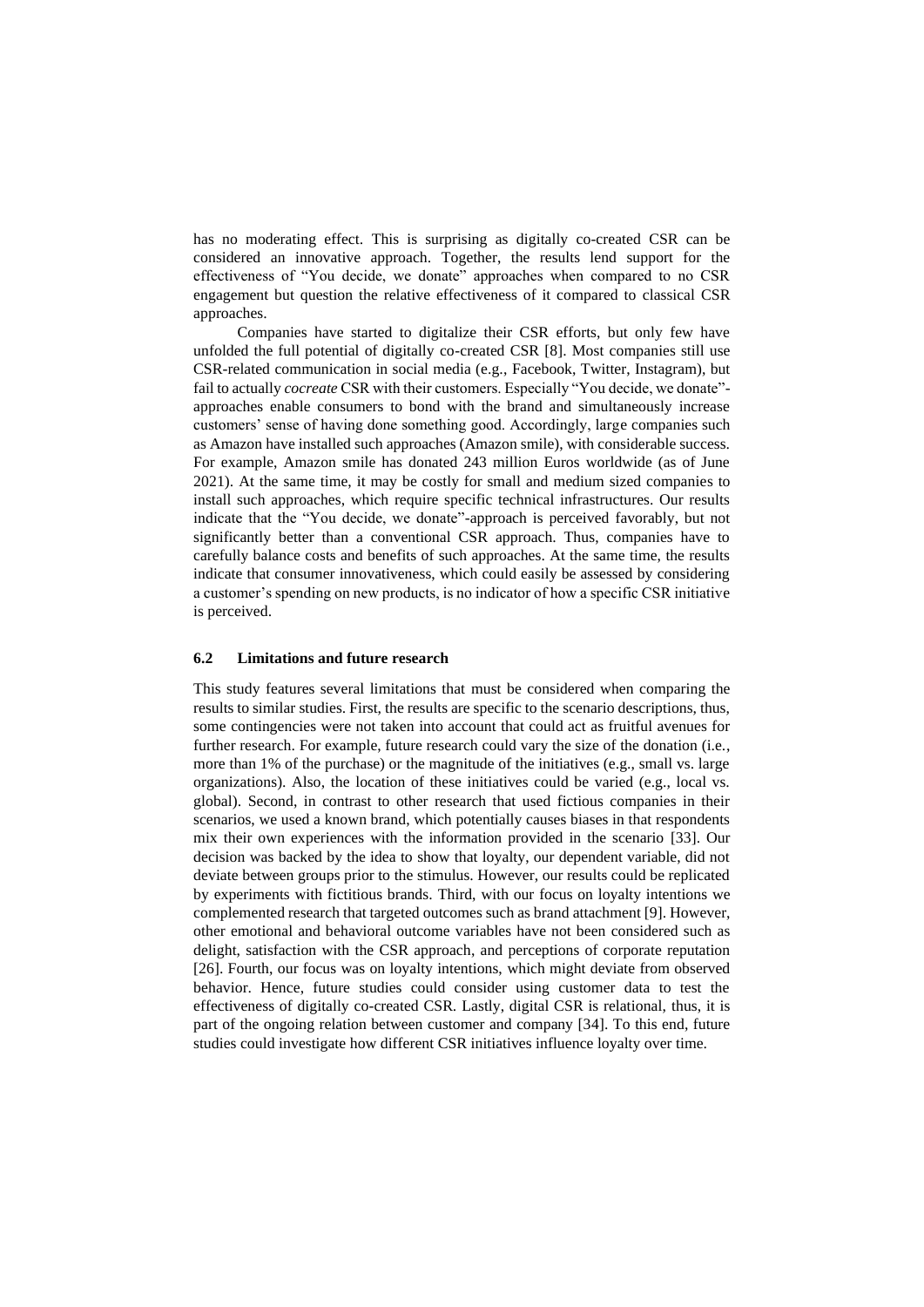## **References**

- 1. D. Tworzydło, S. Gawroński, P. Szuba: Importance and role of CSR and stakeholder engagement strategy in polish companies in the context of activities of experts handling public relations. *Corporate Social Responsibility and Environmental Management*, vol 28, no. 1, pp. 64-70, 2021.
- 2. J. Habel, L. M. Schons, S. Alavi, J. Wieseke: Warm glow or extra charge? The ambivalent effect of corporate social responsibility activities on customers' perceived price fairness, *Journal of Marketing*, vol. 80, no. 1, pp. 84–105, 2016.
- 3. D. Matten, J. Moon: Corporate social responsibility, *Journal of Business Ethics*, vol. 54, no. 4, pp. 323–337, 2004.
- 4. J. Benitez, L. Ruiz, A. Castillo, J. Llorens: How corporate social responsibility activities influence employer reputation: The role of social media capability, *Decision Support Systems*, vol. 129, p. 113223, 2020.
- 5. X. Luo, C. B. Bhattacharya: Corporate social responsibility, customer satisfaction, and market value, *Journal of Marketing*, vol. 70, no. 4, pp. 1–18, 2006.
- 6. D. Zheng: The Adoption of Green Information Technology and Information Systems: an Evidence from Corporate Social Responsibility, in *PACIS*, 2014, p. 237.
- 7. M. Schaarschmidt, R. Könsgen: Good citizen, good ambassador? Linking employees' reputation perceptions with supportive behavior on Twitter, *Journal of Business Research*, vol. 117, pp. 754–763, 2020.
- 8. S. Okazaki, K. Plangger, D. West, H. D. Menéndez: Exploring digital corporate social responsibility communications on Twitter, *Journal of Business Research*, vol. 117, pp. 675– 682, 2020.
- 9. A. J. Kull, T. B. Heath: You decide, we donate: Strengthening consumer–brand relationships through digitally co-created social responsibility, *International Journal of Research in Marketing*, vol. 33, no. 1, pp. 78–92, 2016.
- 10. J. Sipilä, S. Alavi, L. M. Edinger-Schons, S. Dörfer, C. Schmitz: Corporate social responsibility in luxury contexts: potential pitfalls and how to overcome them, *Journal of the Academy of Marketing Science*, vol. 49, no. 2, pp. 280–303, 2021.
- 11. J. J. George, J. Yan, D. E. Leidner: Data Philanthropy: Corporate Responsibility with Strategic Value? *Information Systems Management*, vol. 37, no. 3, pp. 186–197, 2020.
- 12. R. Ma, J. Cherian, W. Tsai, M. S. Sial, L. Hou S. Álvarez-Otero: The Relationship of Corporate Social Responsibility on Digital Platforms, Electronic Word-of-Mouth, and Consumer-Company Identification: An Application of Social Identity Theory, *Sustainability*, vol. 13 no. 9, 2021.
- 13. P. Chao, M. Polonsky, and C. Jevons: Global branding and strategic CSR: an overview of three types of complexity, *International Marketing Review*, 2009.
- 14. D. L. Jiminez, E. C. Dittmar, J. P. Portillo: New Directions in Corporate Social Responsibility and Ethics: Codes of Conduct in the Digital Environment, *Journal of Business Ethics*, pp. 1-11, 2021.
- 15. G. Grigore, M. Molesworth, R. Watkins: New corporate responsibilities in the digital economy, in *Corporate social responsibility in the post-financial crisis era*: Springer, 2017, pp. 41–62.
- 16. M. Etter, C. Fieseler, G. Whelan: Sharing economy, sharing responsibility? Corporate social responsibility in the digital age, *Journal of Business Ethics*, vol. 159, no. 4, pp. 935–942, 2019.
- 17. L. D. Hollebeek, M. K. Clark, W. Hammedi, R. Arvola: Cocreated brand value: theoretical model and propositions, *Journal of Brand Management*, pp. 1–16, 2021.